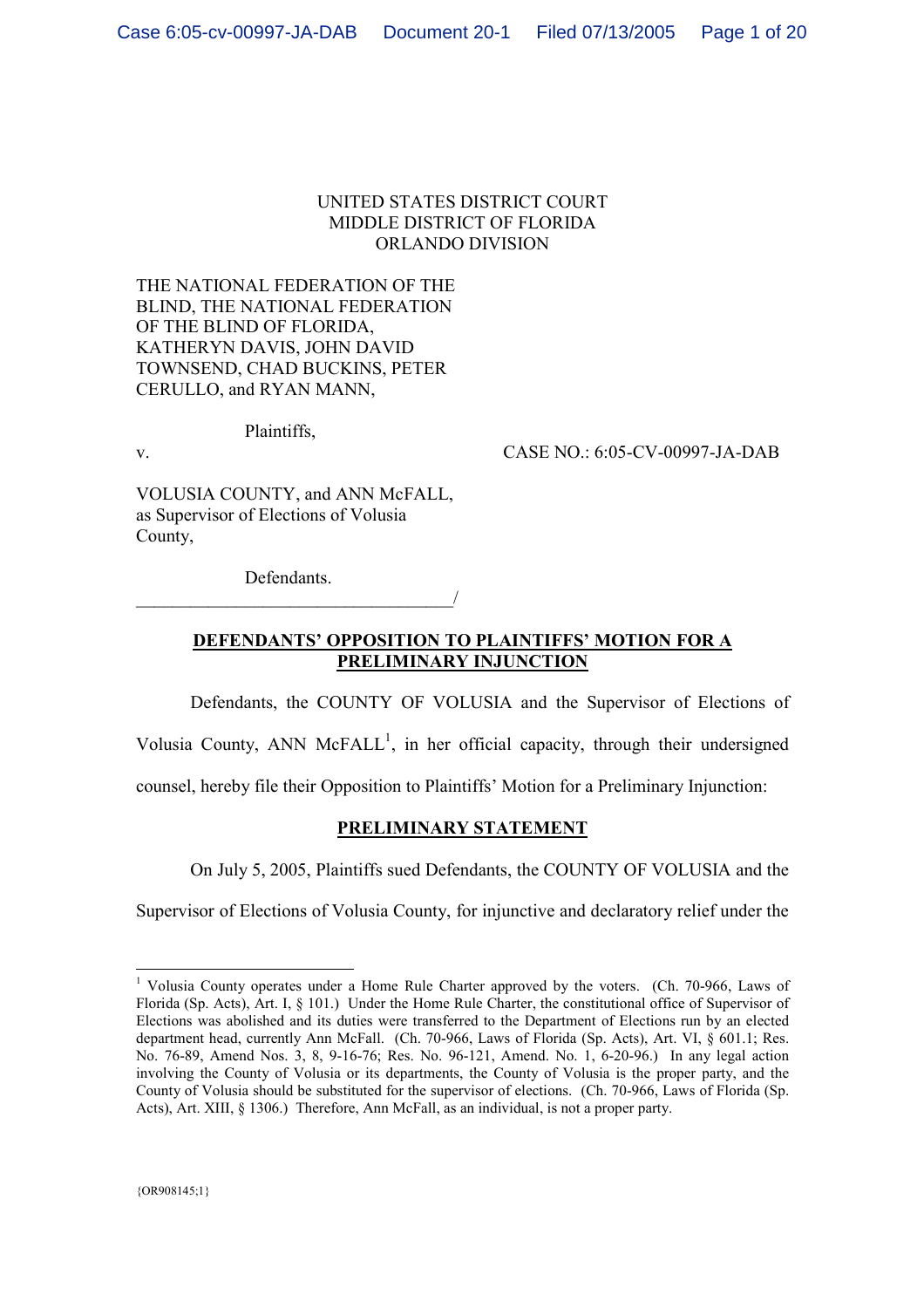Americans with Disabilities Act (ADA), the Rehabilitation Act (RA), and Section 101.56062, Florida Statutes. Simultaneous with their Complaint, Plaintiffs filed their Motion for a Preliminary Injunction and Incorporated Memorandum of Law. For the reasons that follow, Plaintiffs are not entitled to a preliminary injunction on their ADA, RA, or Section 101.56062 claims.

### **FACTS**

Plaintiffs—two organizations which claim to represent the interests of the blind and five registered blind voters in the County of Volusia—allege that Defendants have violated their rights because the County on June 29, 2005 did not purchase certain "touch screen" voting equipment made by Diebold Election Systems, Inc. Specifically, Plaintiffs claim that Defendants have denied them their right to vote "independently and secretly" by not purchasing such machines.

Since 1995, the County has used an optical scan voting system called "Accuvote" which is manufactured by Diebold. With this optical scan system, voters mark paper ballots which are tabulated through machines. The ballots used with this optical scan system create a "paper trail" to verify that ballots are accurately recorded and subject to later verification through a recount. [Declaration of Deanie Lowe.]

In the past few years, the County has been required to utilize this "paper trail" to verify and correct the results of Presidential and local elections. In the 2000 Presidential election, computerized voting equipment malfunctioned in the County and more than 10,000 votes were incorrectly counted. The County was only able to correct these voting errors in a recount because the County had paper ballots for verification purposes. The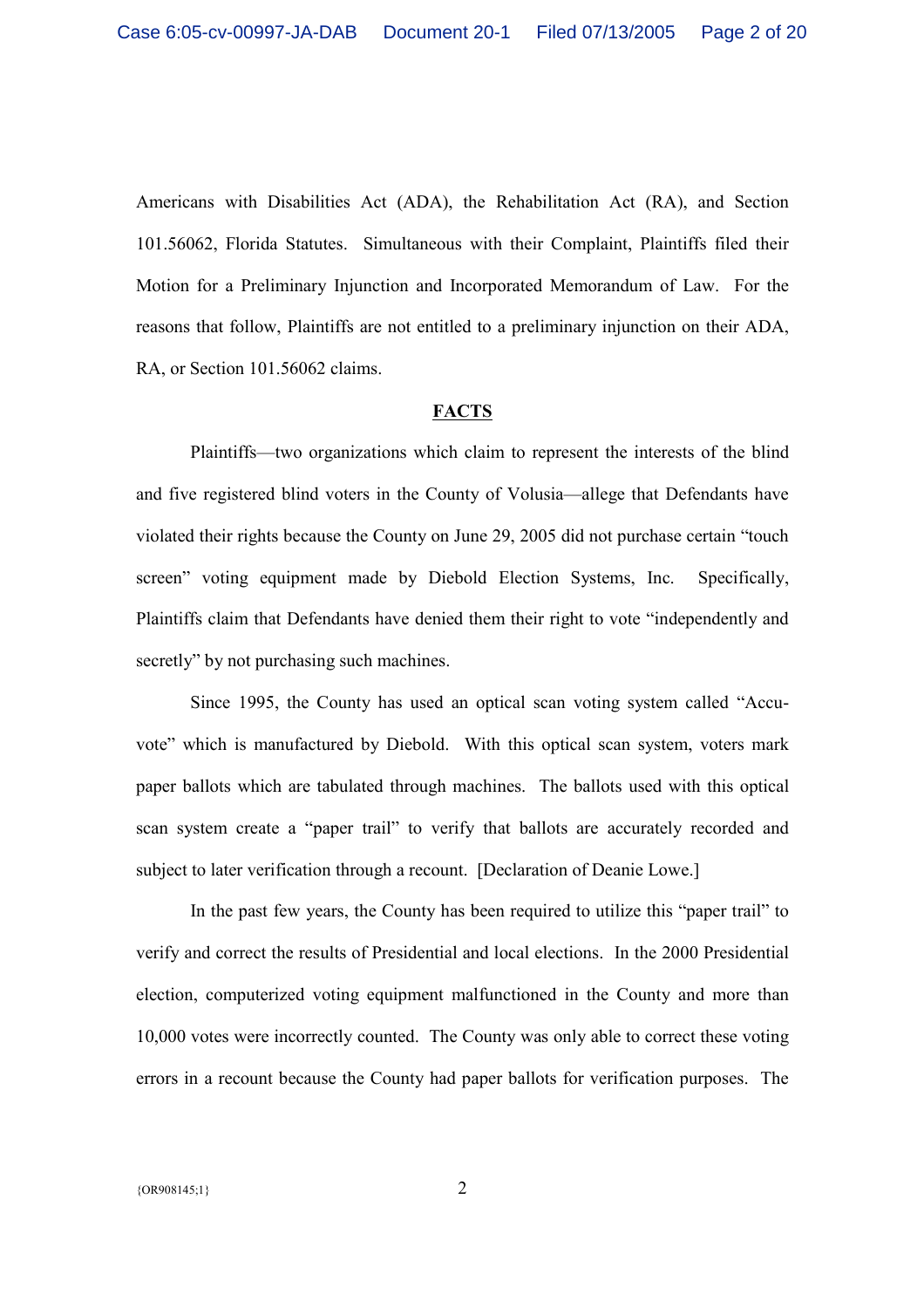County also experienced other problems during that election that required the County to resort to using paper ballots for verification purposes. In addition, the County has had several municipal elections, which were decided by just a few votes and which resulted in mandatory recounts under State law. A recent Ponce Inlet election was decided by one vote, and two elections in South Daytona and Deltona were tie votes, which were ultimately decided by a coin flip. [Declaration of Frank T. Bruno, Jr.]

Following the events of the 2000 Presidential election, the United States Congress passed the Help America Vote Act of 2002 (HAVA), 42 U.S.C. Section 15301, which required *inter alia* that voting systems used in elections for federal office must—by January 1, 2006—be accessible for individuals with disabilities "in a manner that provides the same opportunity for access and participation (including privacy and independence) as for other voters." See 42 U.S.C. Section 15481. In order to assist in compliance with the January 1, 2006 accessibility requirements, Congress authorized federal grants to assist states and counties in acquiring such equipment. Although it includes accessibility requirements, HAVA specifically provides that it has no effect on other laws, including the ADA or the RA. See 42 U.S.C. Section 15545.

In order to comply with HAVA and to receive the federal grants that would be available under HAVA, the State of Florida enacted many accessibility reforms. See e.g. Section 101.56063, Florida Statutes ("It is the intent of the Legislature that this state be eligible for any funds that are available from the Federal Government to assist states in providing or improving accessibility of voting systems and polling places for persons having a disability.") During the 2004 Session, the Florida Legislature made HAVA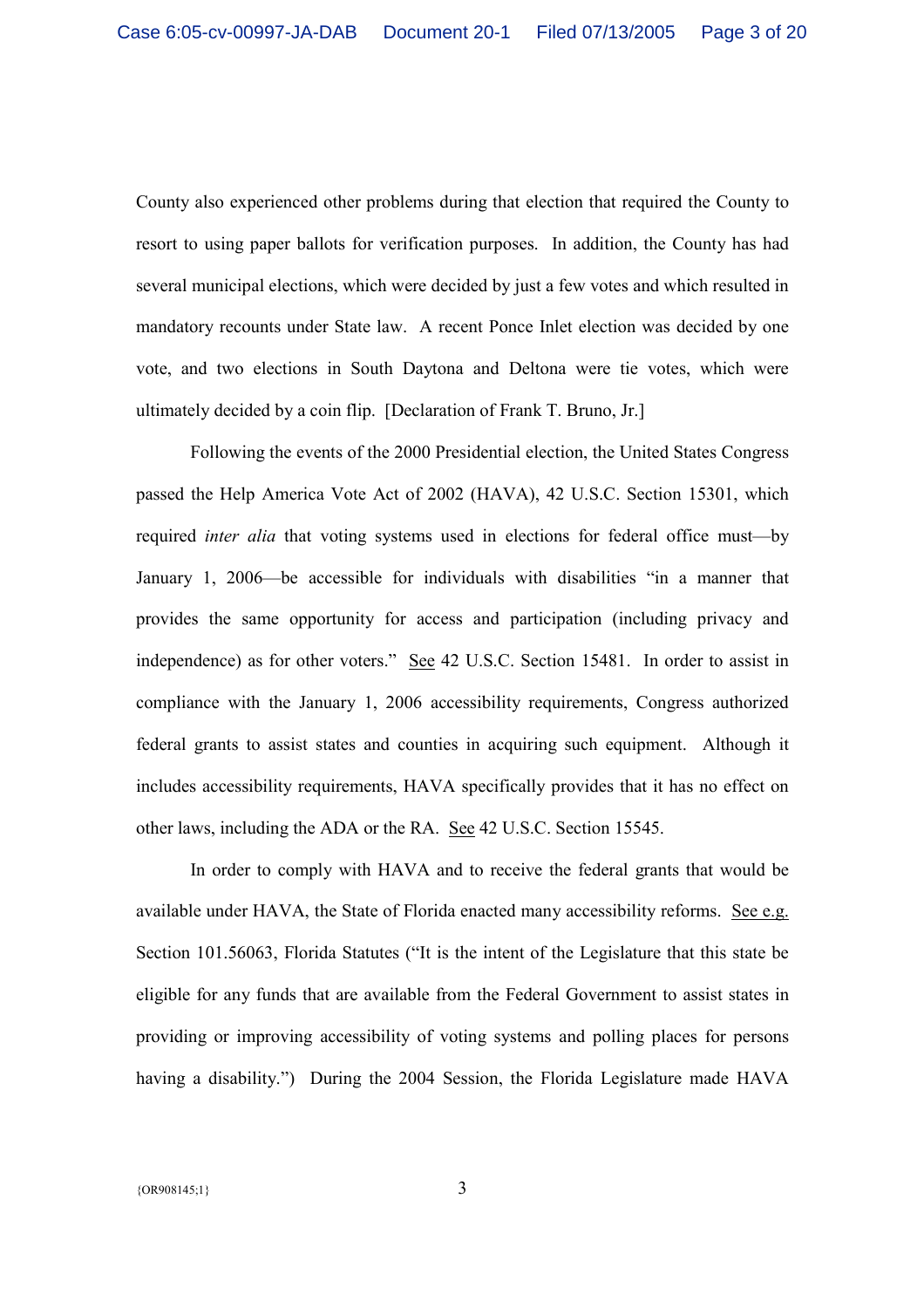funds available to counties through the Department of State, and the Florida Legislature provided that any county that receives such funds and that is not in compliance with the accessibility requirements of HAVA by January 1, 2006, shall be required to return those funds to the State. See Section 101.56062; see also State of Florida HAVA Plan <http://election.dos.state.fl.us/hava/pdf/revisedHAVAplan.pdf> (pages 13-15). (See Exhibit 1 attached.) As part of these federal HAVA grants, the State provided the County a grant of \$699,884 to purchase voting equipment to comply with the federal and state HAVA requirements.

In a good faith attempt to comply with the new federal and state HAVA requirements, the County Council conducted hours of research and review of available voting equipment, including several public meetings, exploring the merits of various manufacturers' election equipment. The County Council considered "touch screen" voting machines made by Diebold. Although the Diebold touch screen equipment is certified by the State, the Diebold touch screen does not provide for any "paper trail" for use in a recount. [Declaration of Frank T. Bruno, Jr.]

The County Council also considered AutoMARK voting equipment, which provides disabled voters with the ability to vote independently and in privacy (similar to the Diebold equipment) but which has the added advantage of having a verifiable paper ballot. Automark provides an optical scan ballot marker designed for use by people who are unable to personally mark an optical scan ballot due to physical impairments or language barriers. With an Automark system, a voter is able to carry out the voting process using a "touch screen," a puff-sip device, or by following audio prompts along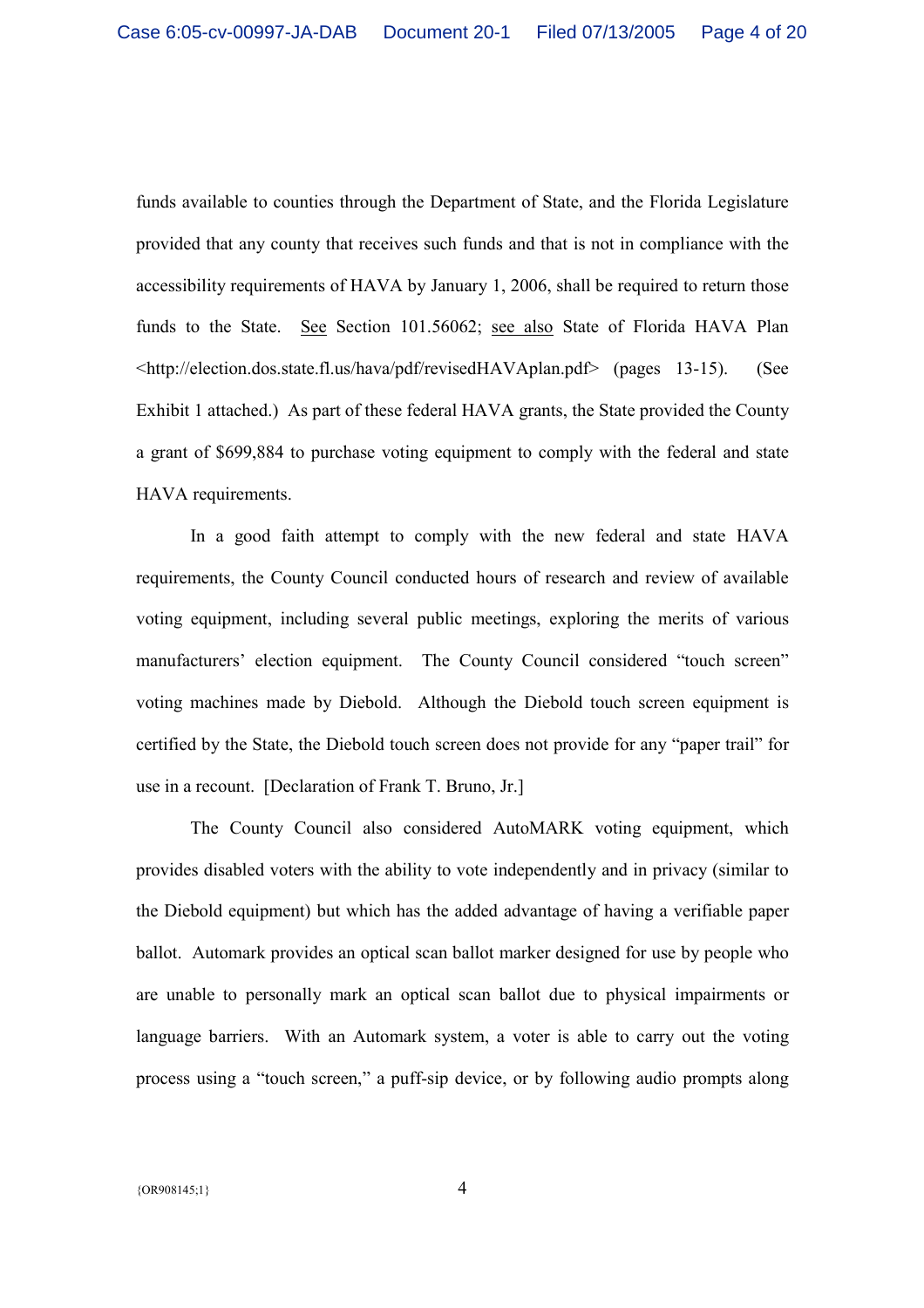with a keypad. Additionally, there is a screen privacy option voter so that visually impaired users can be assured that their voting remains private. The AutoMARK equipment satisfies the major concerns of both disabled and non-disabled voters. The AutoMARK system has been federally certified, and since receiving federal certification, Automark has submitted three applications (two on June 29, 2005 and one on July 6, 2005) to the Florida Department of State, Division of Elections, to have the AutoMARK ballot marking system certified for use with voting equipment in Florida elections, including the equipment currently used by the County. Pursuant to the Florida Voting System Standards, the Division of Elections is required to provide Automark with responses to each of its applications within 10 business days of filing. State certification is required before the equipment can be purchased, and the manufacturer is pressing the Florida Division of Elections to certify this equipment. The AutoMARK system has already been accepted for use in several states and has received the support of many individuals and organizations representing the interests of the disabled, such as the National Federation of the Blind in Computer Science—a division of the National Federation of the Blind. [Declaration of Frank T. Bruno, Jr.; Declaration of Robert Resauli.] See also National Federal of the Blind website <http://www.voiceofthenationsblind.org/transcripts/80/automark-voter-assist-terminaldemonstration> ("The AutoMARK Voter Assist Terminal is a machine designed to allow voters who are blind, voters who need an audio presentation of a ballot, or voters who need a ballot in a language other than English to cast an optically-scanned ballot, using the same ballot as sighted voters."). (See Exhibit 2 attached.)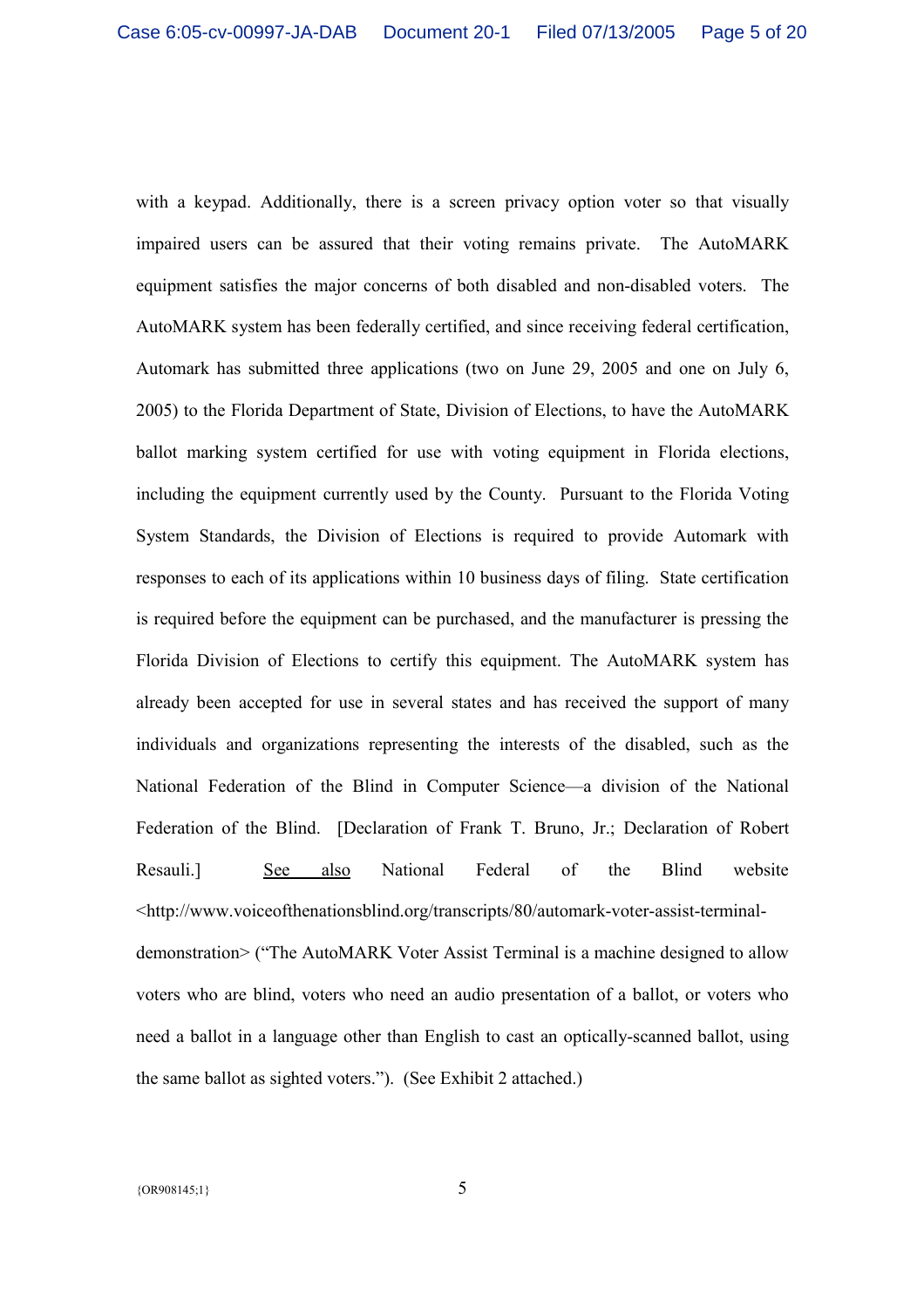Many disabled individuals and organizations representing disabled individuals participated in the County's research and review process. For example, the Handicapped Adults of Volusia County (HAVOC), a long time organization advocating the rights of handicapped Volusia County citizens, including blind citizens, actively participated in the County Council's meetings dealing with the voting equipment issue. This organization opposed the purchase of the Diebold equipment because it would not provide for both private and independent voting and a vote that is verifiable by a paper ballot for handicapped citizens. [Declaration of Frank T. Bruno, Jr.]

On June 29, 2005, the Volusia County Council voted 4 to 3 to reject a contract with Diebold to provide electronic "touch screen" voting equipment. The Diebold "touch screen" equipment was rejected because the Volusia County Council determined that it had an obligation to Volusia County voters—both disabled and non-disabled—to have election equipment which is accurate and reliable and provides for a "paper trail" to verify that ballots are accurately recorded and subject to later verification through a recount. Numerous Volusia County voters—including blind and disabled voters and organizations—have expressed their desire to have a "paper trail" for all votes cast in the County so that they can have confidence in their election system and that their vote will be counted. [Declaration of Frank T. Bruno, Jr.]

By not entering the contract to purchase the Diebold "touch screen" equipment on June 29, 2005, the County has preserved its options to consider the Diebold equipment and any other equipment—including the AutoMARK system—which may be approved by the State prior to January 1, 2006. Automark has informed the County of Volusia that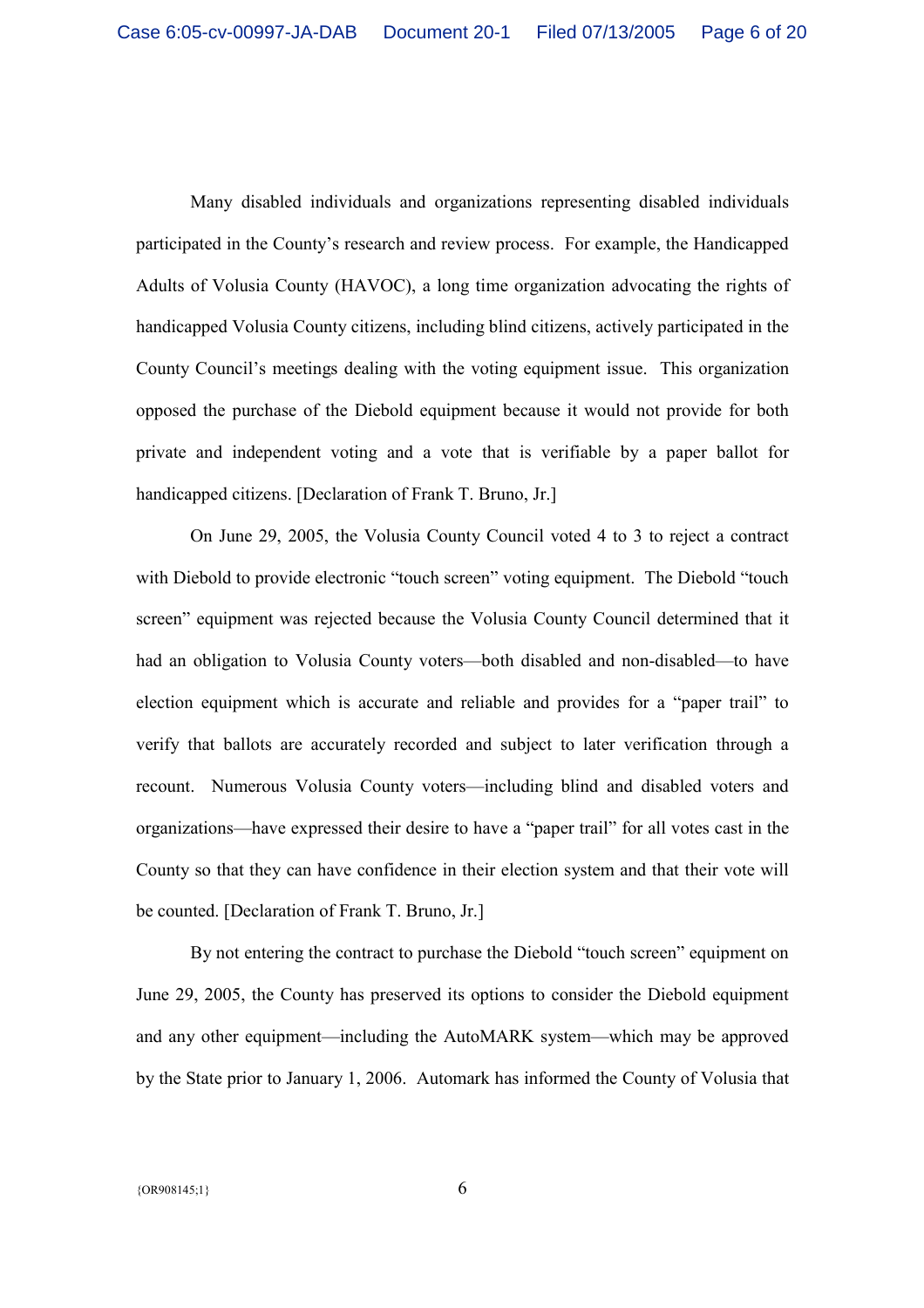it can provide the County with enough AutoMARK machines to satisfy its needs for upcoming elections once the AutoMARK system is certified in Florida. In the event that the AutoMARK system is not timely certified by the Division of Elections, Automark has informed the County that it can provide the County with sufficient ADA IVotronic "touch screen" voting equipment—which is already certified for use in Florida—to meet their needs for upcoming elections. [Declaration of Frank T. Bruno, Jr.; Declaration of Robert Resauli.]

The County will be in compliance with the federal and state HAVA requirements as required by law. Since the County Council's decision on June 29, 2005, the County's voting system remains certified by the State, and the State has taken on action to decertify the County's voting system.

#### **ARGUMENT**

Plaintiffs are not entitled to a preliminary injunction on their ADA, RA, or Section 101.56062 claims because they are not substantially likely to prevail on the merits as no violation of law has occurred (and any alleged violation is speculative); the Plaintiffs will not suffer any irreparable injury; the damage to the County would outweigh the alleged threatened injury to Plaintiffs; and the relief sought by Plaintiffs is adverse to the public interest of providing election equipment which is accurate and reliable and provides for a "paper trail" to verify that ballots are accurately recorded and subject to later verification through a recount for the benefit of all Volusia County voters—both disabled and non-disabled.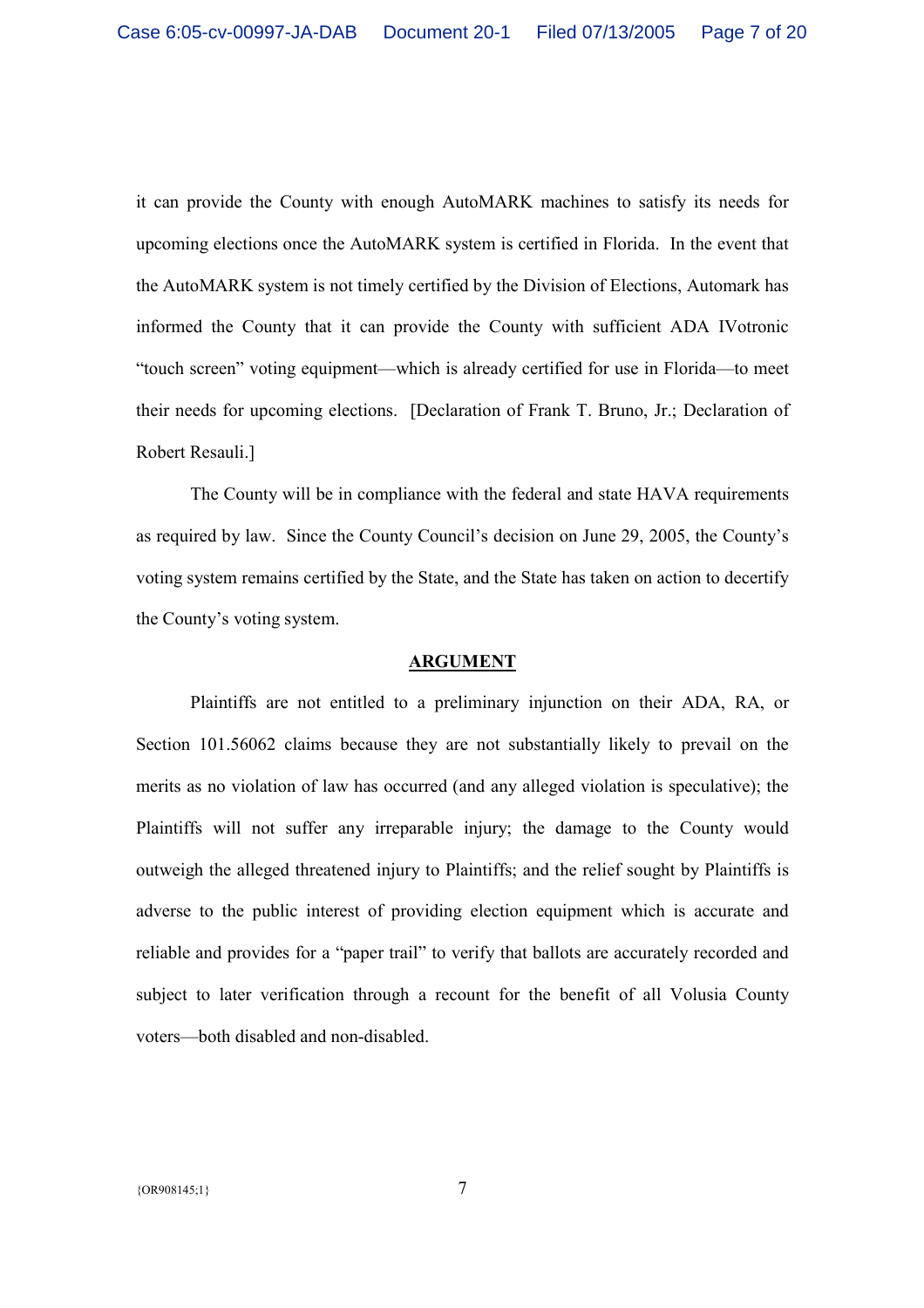A district court may grant injunctive relief only if the moving party shows that: (1) it has a substantial likelihood of success on the merits; (2) irreparable injury will be suffered unless the injunction issues; (3) the threatened injury to the movant outweighs whatever damage the proposed injunction may cause the opposing party; and (4) if issued, the injunction would not be adverse to the public interest. See Siegel v. Lepore, 234 F.3d 1163, 1176 (11th Cir. 2000); McDonald's Corp. v. Robertson, 147 F.3d 1301, 1306 (11th Cir. 1998); Nnadi v. Richter, 976 F.2d 682, 690 (11<sup>th</sup> Cir. 1992). In the Eleventh Circuit, a "preliminary injunction is an extraordinary and drastic remedy not to be granted unless the movant clearly established the 'burden of persuasion'" as to each of the four prerequisites. McDonald's Corp. v. Robertson, 147 F.3d 1301, 1306 (11th Cir. 1998); see also Texas v. Seatrain Int'l, S.A., 518 F.2d 175, 179 (5th Cir. 1975) (grant of preliminary injunction "is the exception rather than the rule," and plaintiff must clearly carry the burden of persuasion). Plaintiffs cannot carry the burden of persuasion as to any of these factors on their three claims, and, therefore, Plaintiffs' motion must be denied.

### **POINT I**

PLAINTIFFS CANNOT DEMONSTRATE A "SUBSTANTIAL LIKELIHOOD OF SUCCESS ON THE MERITS" ON THEIR CLAIMS UNDER THE ADA, RA, OR SECTION 101.56062, FLORIDA STATUTES.

Although not fully set forth in their Motion for a Preliminary Injunction, Plaintiffs' basis for their motion is their claim that the County's decision not to purchase certain Diebold election equipment on June 29, 2005 will deprive them as blind individuals of the right to vote "independently and secretly" in municipal elections in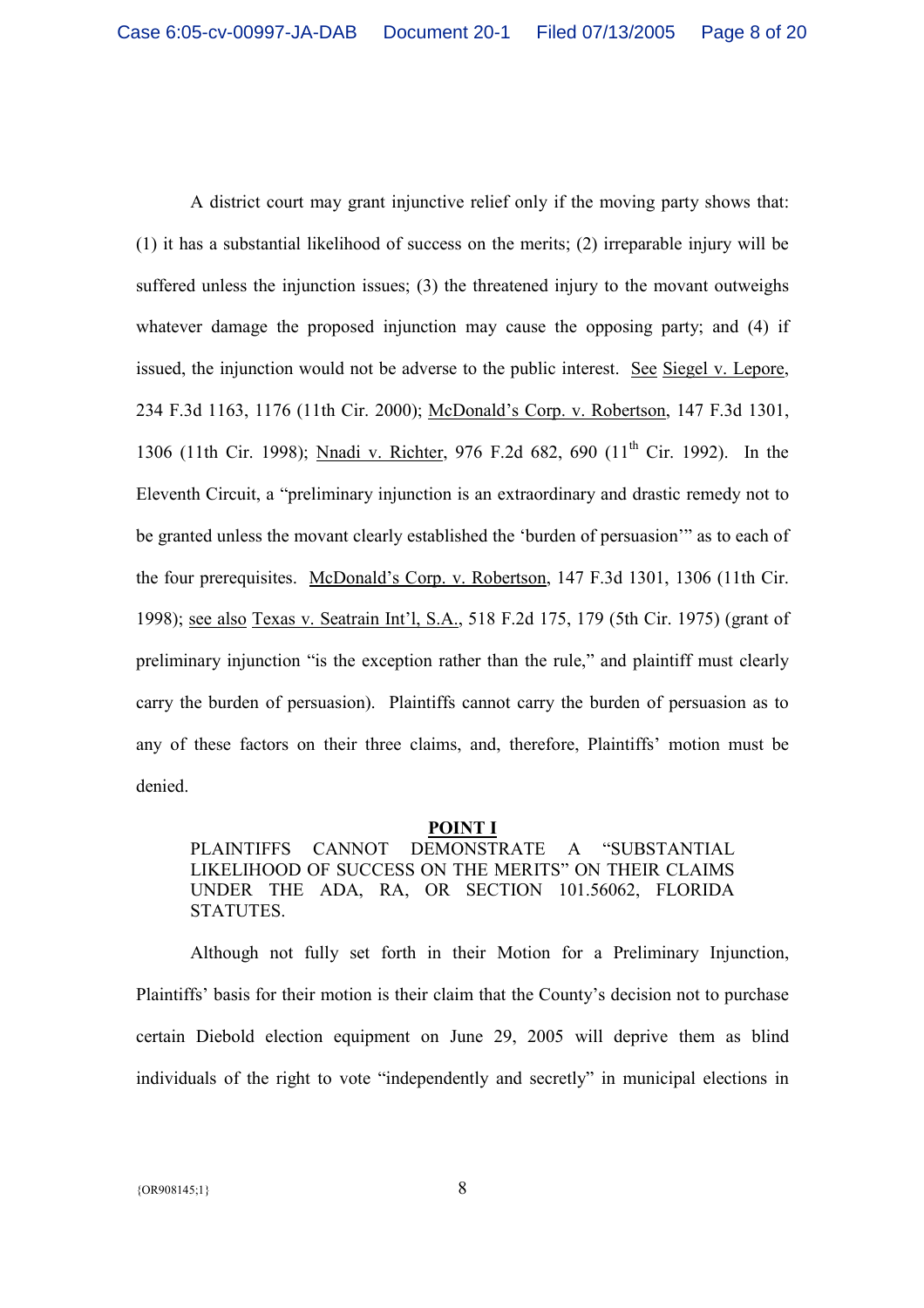October 2005 in violation of the ADA, RA, and Section 101.56062, Florida Statutes. Nothing in the ADA or the RA grants Plaintiffs the right to vote "independently and secretly." See American Association of People with Disabilities v. Shelley, 324 F. Supp.2d 1120, 1125-1126 (C. D. Cal. 2004); Nelson v. Miller, 950 F. Supp. 201, 204 (W. D. Mich. 1996) aff'd on other grounds Nelson v. Miller, 170 F.3d 641 ( $6<sup>th</sup>$  Cir. 1999). Section 101.56062 is part of the State's HAVA compliance rules, and it addresses the obligation of the Department of State to certify accessible voting systems by July 1, 2005. Such section does not require the County to purchase any particular voting equipment by a date certain, and, indeed, the State's HAVA compliance requirements—like the federal HAVA requirements—do not take effect until January 1, 2006. See State of Florida HAVA Plan (June 2004 Update) <http://election.dos.state.fl.us/ hava/pdf/revisedHAVAplan.pdf> (pages 13-15). Accordingly, no violation of the ADA, RA, or Section 101.56062 has occurred, and Plaintiffs' speculative claims cannot prove that they are entitled to a preliminary injunction.

 As to their ADA and RA claims, Plaintiffs cannot demonstrate a substantial likelihood of success on the merits. Plaintiffs are not claiming that they have been or will be denied the right to vote in violation of the ADA or the RA as they have voted in elections in the County in the past. Rather, their sole claim is that they will not be able to vote "independently and secretly" i.e., without assistance, in the future. Although the ADA applies to all programs, services, and activities of state and local governments including elections, the ADA does not grant (nor does the RA grant) blind individuals the right to vote "independently and secretly." See Shelley, 324 F. Supp.2d at 1125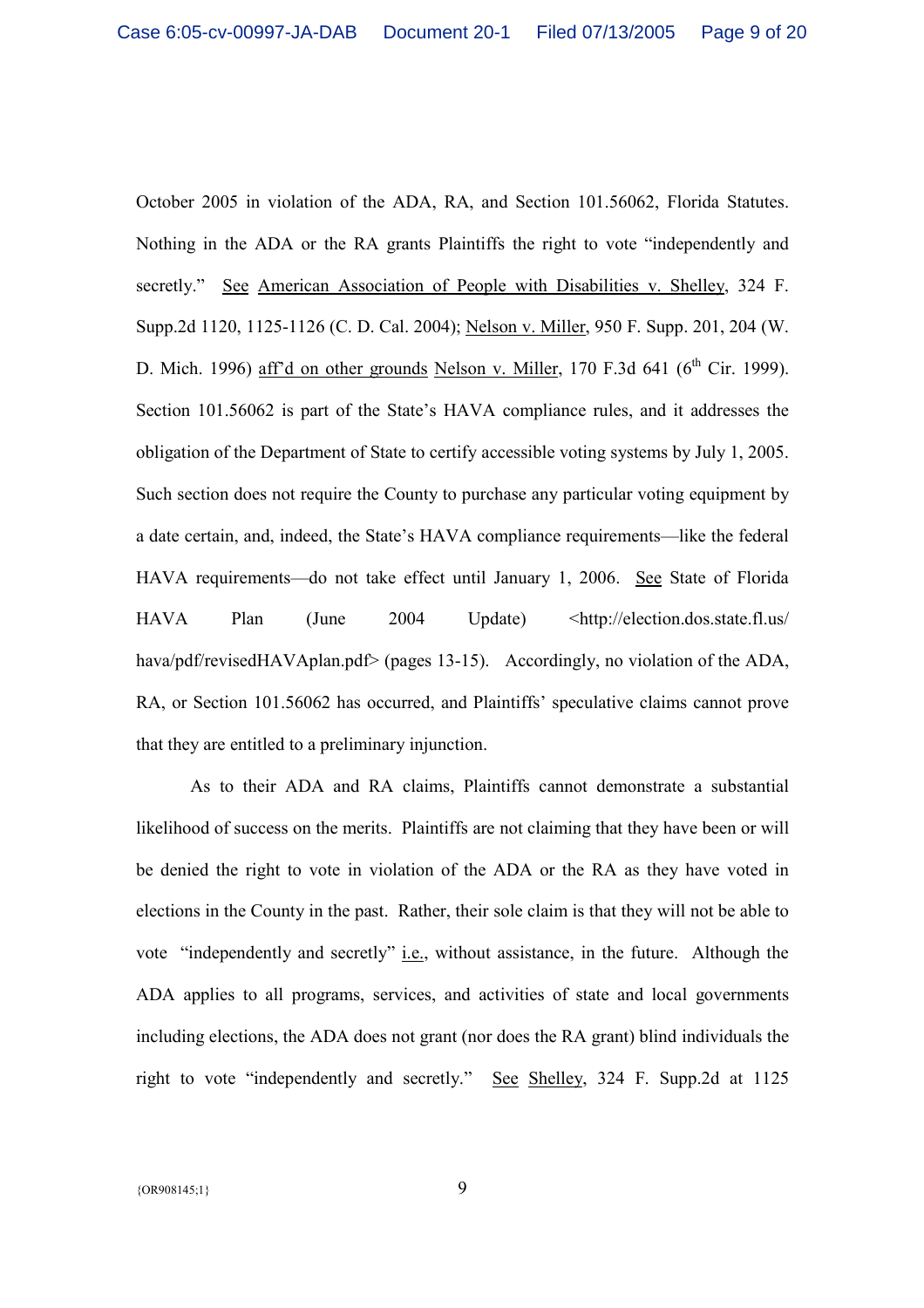("Nothing in the Americans with Disabilities Act of its Regulations reflects an intention on the part of Congress to require secret, independent voting."); Nelson v. Miller, 950 F. Supp. at 204 ("Nothing in *Lightbourn* or in anything submitted by the Plaintiffs demonstrate that Congress intended that the ADA or RA should be read so broadly as to require states with statutory provisions regarding a secret ballot to provide blind voters with voting privacy free from third party assistance. Similar to the Voting Rights Acts, Congress intended that blind voters have access to the voting booth and freedom from coercion within the voting booth, not complete secrecy in casting a ballot."). Contrary to Plaintiffs' assertions, the ADA regulations cited by Plaintiffs expressly provide that an entity may satisfy its access requirements by providing the "assignment of aides to beneficiaries . . . or any other methods that result in making its services, programs, or activities readily accessible to and usable by individuals with disabilities." See 28 C.F.R. Section 35.150(b)(1). Indeed, in discussing the right to vote, the Title II Technical Assistance Manual, Section 7.1100, "explains that a blind voter is not entitled to cast a ballot in Braille, even though this method would allow him to vote in private. Because the County 'can demonstrate that its current system of providing assistance is an effective means of affording an individual with a disability an equal opportunity to vote, the County need not provide ballots in Braille." See Shelley, 324 F. Supp.2d at 1125 n.3.

The right to vote with "privacy and independence" is a requirement of HAVA, which does not apply until January 1, 2006. Plaintiffs cannot obtain an injunction based on a requirement which is not yet in effect. Nor can Plaintiffs bootstrap this HAVA requirement into the ADA or the RA because HAVA expressly provides that it has no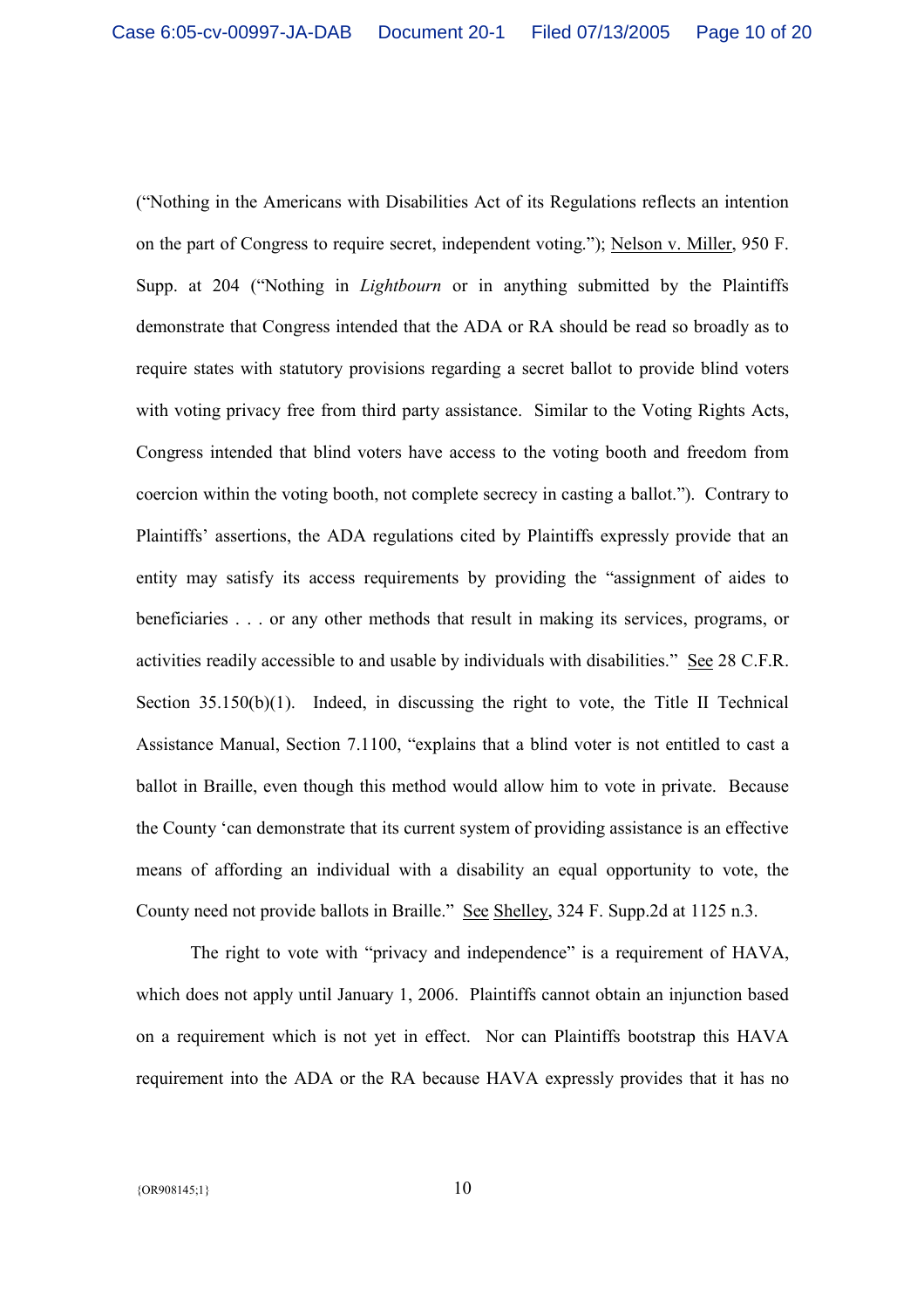effect on those acts. Moreover, the fact that Congress included such "privacy and independence" requirements in HAVA demonstrates that Congress determined that neither the ADA nor the RA required governments to allow blind or other disabled individuals to vote with "privacy and independence."

 Further, Plaintiffs cannot prove that Defendants violated either the ADA or the RA because Defendants did not purchase the Diebold equipment on June 29, 2005. The County Council's action merely preserved its right to consider other available voting technology—including potentially the AutoMARK systems which are in the process of certification—to determine which system serves the interests of all Volusia County voters, both disabled and non-disabled. And it is the responsibility of the County to choose voting systems. See Section 101.5604, Florida Statutes.

(Although not addressed herein due to the expedited nature of this proceeding, Defendants reserve the right to challenge the organizational and individual standing of all Plaintiffs in this matter because they have not identified in which municipal elections, if any, the named Plaintiffs intend to vote in October. Further, the County is not conceding nor waiving it right to assert that Plaintiffs have failed to join all indispensable parties to this matter i.e. the municipalities. See e.g. Westchester Disabled on the Move v. County of Westchester, 436 F. Supp. 2d 473 (S.D. N.Y) (finding municipalities indispensable parties in election case)).

In support of their position, Plaintiffs point to American Association of People with Disabilities v. Hood, 310 F. Supp.2d 1226 (M.D. Fla. 2004), appeal docketed, No. 04-11566 (11<sup>th</sup> Cir. April 20, 2004), in which accessibility violations of the ADA and RA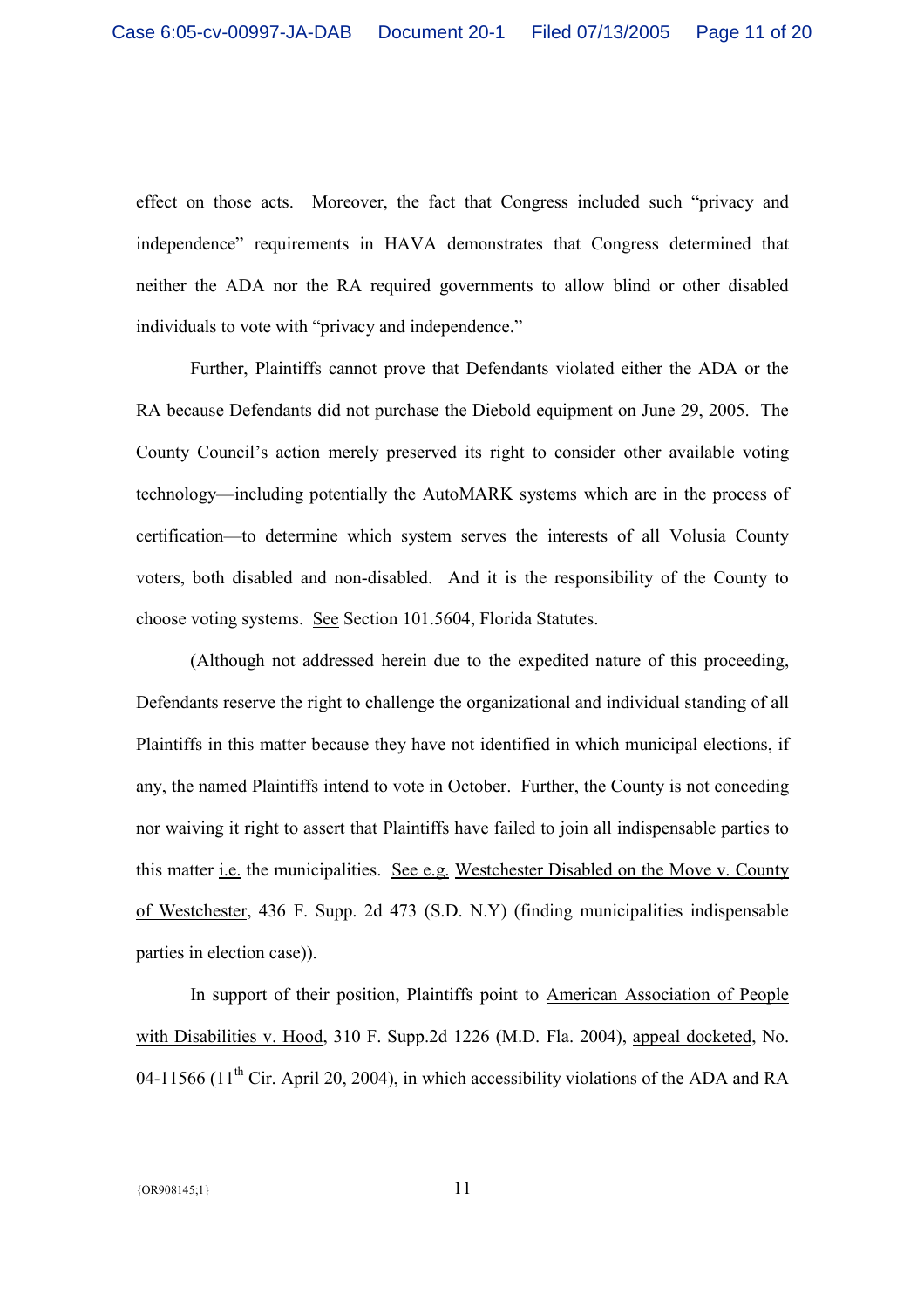were found based upon the right to vote in private and without assistance. As shown above, no such right exists under the ADA or the RA. Further, the decision in American Association of People with Disabilities v. Hood, 310 F. Supp.2d 1226 (M.D. Fla. 2004) cites to no case law for its proposition that the ADA or RA accessibility requirements were violated. The decision also fails to address the previously cited ADA regulations and the Title II Technical Assistance Manual, which establish that third party "assistance" for the blind voters constitutes sufficient access under the ADA. See Shelley, 324 F. Supp.2d at 1125 n.3. (Significantly, in the Shelley case, the district court denied a preliminary injunction prior to the 2004 Presidential election.) Notably, in the Hood case, Senior District Judge Wayne Alley, after conducting a full bench trial and concluding a violation occurred, noted that the "Defendant presented a substantial case on the merits." Therefore, he stayed any injunctive relief pending appeal, despite the fact that the 2004 Presidential elections were upcoming. See American Association of People with Disabilities v. Hood, Case No. 3:01-cv-1275-J-Alley/HTS (M.D. Fla. April 16, 2004) (Order granting Motion for Stay Pending Appeal).

Plaintiffs also have not stated a claim under Section 101.56062. In this regard, Plaintiffs rely upon Section 101.56062(2), which provides "Such voting system must include at least one accessible voter interface device installed in each precinct which meets the requirements of this section, except for paragraph (1)(d)." Taking this provision out of context, Plaintiffs claim that this subsection requires the County to have purchased the Diebold equipment no later than July 1, 2005. However, reading Section 101.56062, it is clear that this section addresses the obligations of the Department of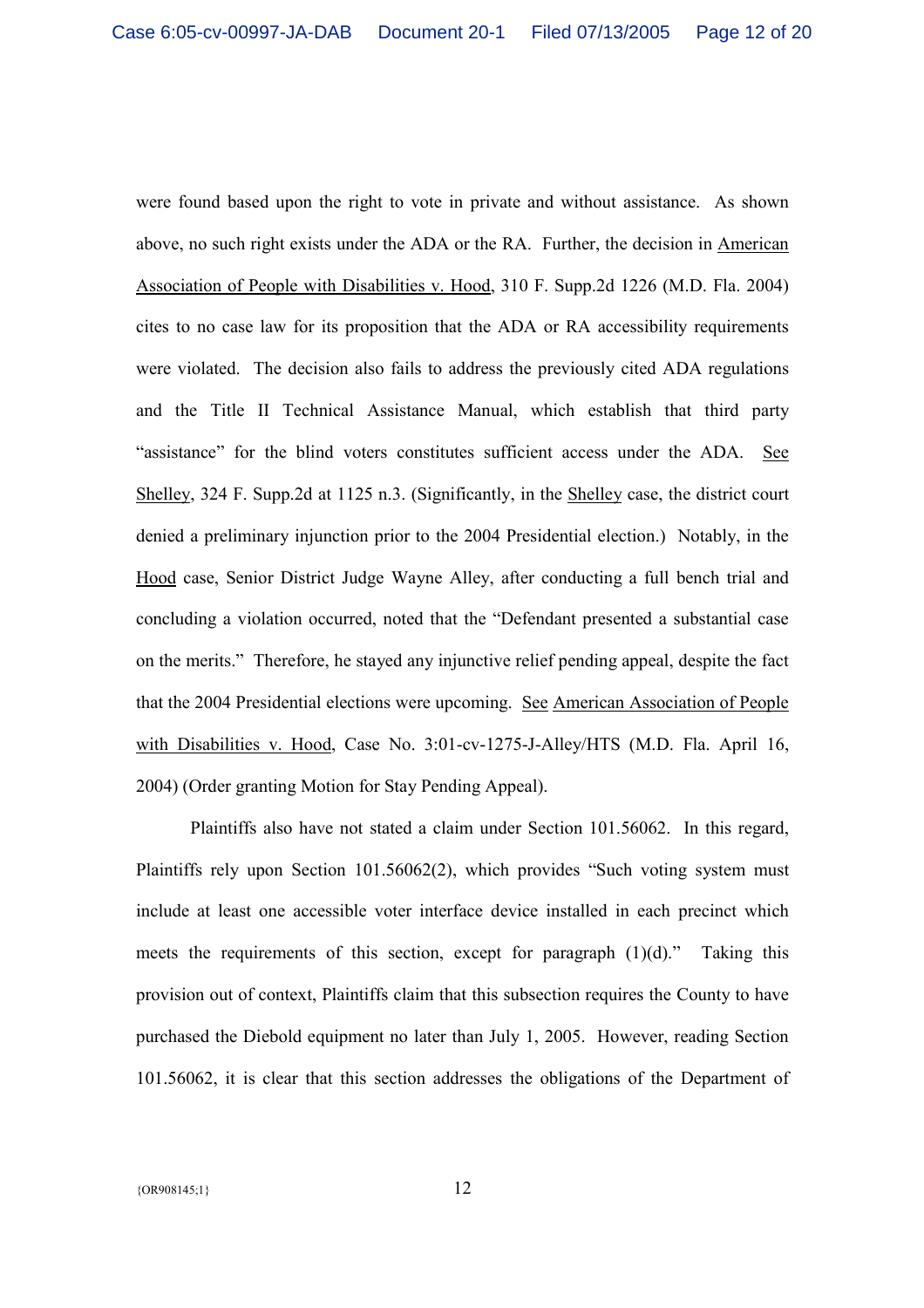State to approve accessible voting systems. Nowhere in Section 101.56062 does it expressly state that counties must have purchased such equipment by July 1, 2005. (Also, nothing in this section creates an individual right to proceed against the County.)

Any suggestion that this provision required purchase by July 1, 2005 is rebutted by the fact that the grant monies made available by the State for the purchase of equipment was made available until January 1, 2006. Clearly, if the County was required to make a purchase by July 1, 2005, it would be illogical to make the money available until January 1, 2006.

Finally, the State of Florida HAVA Plan produced by the Division of Elections and the Florida Secretary of State addresses when counties should be in compliance with the federal and state HAVA requirements. See State of Florida HAVA Plan (June 2004 Update) <http://election.dos.state.fl.us/hava/pdf/revisedHAVAplan.pdf> (pages 13-15). Therein, the HAVA Planning Committee—after the Florida Legislature triggered the accessibility requirement in Section 101.56062—recommended that "all voting systems in use **as of January 1, 2006** should be required to be both certified to meet, and be deployed in a configuration that meets, the requirements of Section 101.56062 and Section 101.5606, Florida Statutes." Indeed, the Division of Elections HAVA Planning Committee went on to recommend that the Legislature also approve a HAVA Implementation Bill requiring all voting systems "in use on or after January 1, 2006" to meet the requirements of Section 101.56062. Such recommendation clearly indicates that the Division of Elections and the HAVA task force assigned to reviewing and implementing Section 101.56062, Florida Statutes have determined that this provision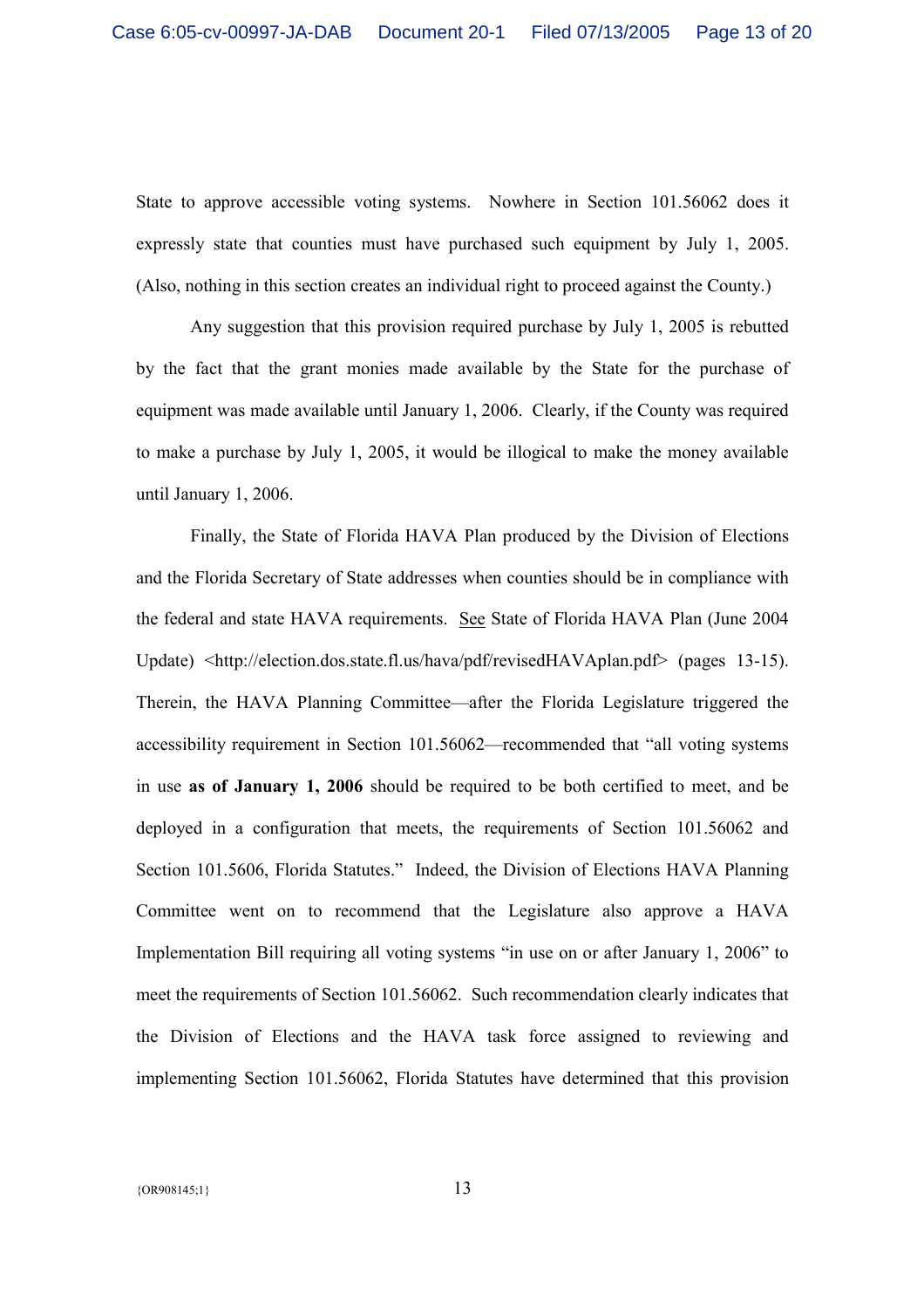does not go into effect until at January 1, 2006. Further, the HAVA Planning Committee recommendation strongly suggests that the State Division of Election was well aware that without further legislation, Section 101.56062 could not be enforced against entities such as the County. At a minimum, Plaintiffs' claims are clearly premature. Accordingly, Plaintiffs cannot demonstrate that any violation of Section 101.56062 has occurred or that Plaintiffs are substantially likely prevail on any such claim.

 For the foregoing reasons, Plaintiffs cannot demonstrate a substantial likelihood of prevailing on any of their claims and their motion for preliminary injunction must denied.

## **POINT II** PLAINTIFFS CANNOT DEMONSTRATE THAT THEY WILL SUFFER IRREPARABLE INJURY UNLESS AN INJUNCTION IS ISSUED.

In their motion, Plaintiffs assert that they will suffer irreparable harm if an injunction is not issued. As noted above Plaintiffs have not and cannot demonstrate that they have suffered or will imminently suffer any injury due to the County Council's decision not to purchase the Diebold equipment on June 29, 2005 because Plaintiffs cannot prove any violation under the ADA, RA, or Section 101.56062, Florida Statutes. Given that the County has no obligation to implement a voting system similar to the Diebold equipment until January 1, 2006, Plaintiffs' allegations of irreparable injury are wholly speculative as to what equipment will be purchased and implemented by that time. Even assuming Plaintiffs' claims relating to the October 2004 municipal elections were true, Plaintiffs' claims are speculative as the County has been assured by vendors that it will have available sufficient equipment for such elections if necessary.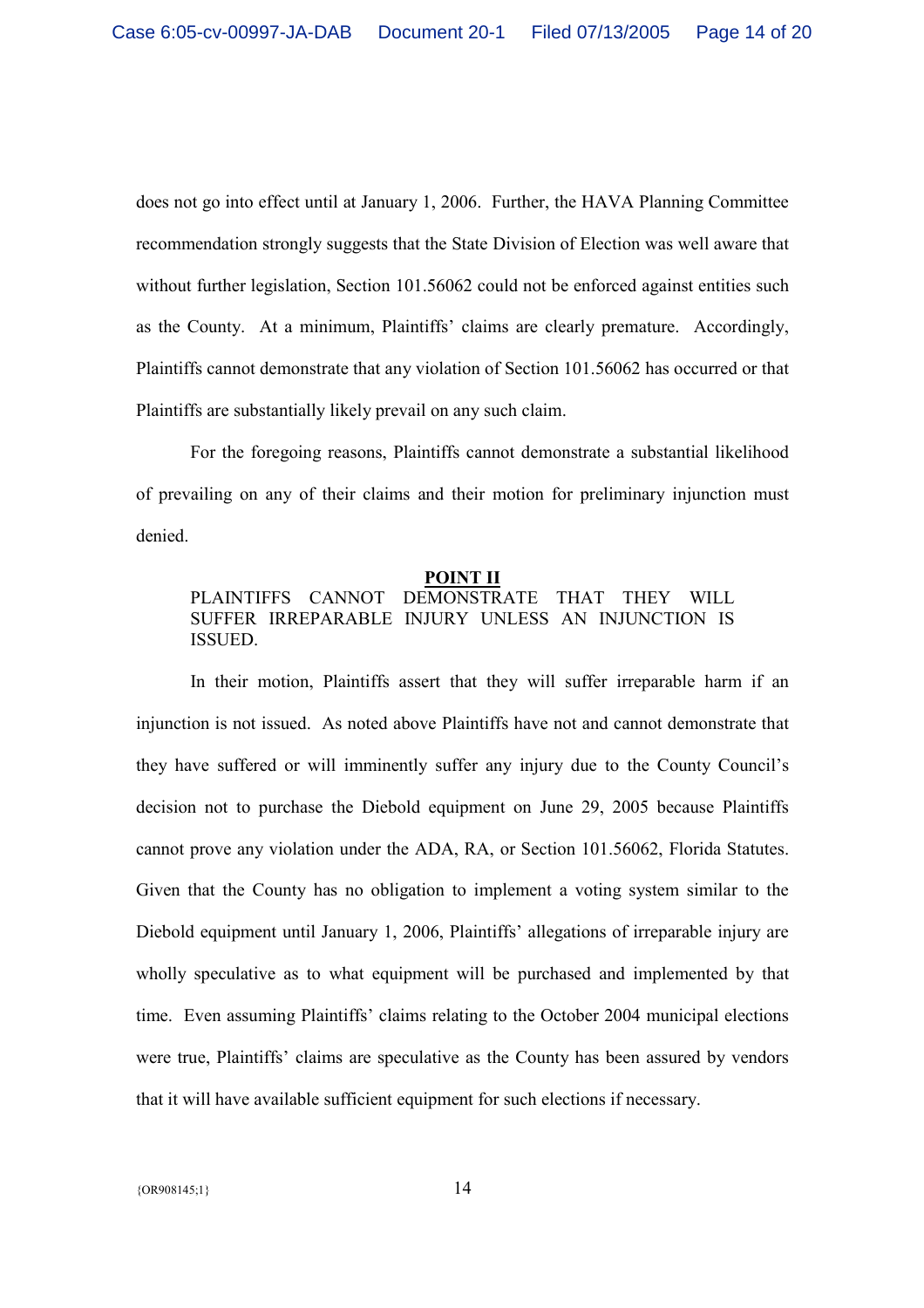Plaintiffs also have not pointed to any case where a preliminary injunction was granted based upon irreparable injury under the facts presented to the Court. The cases cited by Plaintiffs involve an individual who was being deprived of the right to vote altogether (Charles H. Wesley Educ. Foundation, Inc. v. Cox, 408 F.3d 1349 ( $11<sup>th</sup>$  Cir. 2005)) and a case where a party was seeking a stay pending appeal and not a preliminary injunction (Johnson v. Mortham, 926 F. Supp. 1540 (N.D. Fla. 1996). Plaintiffs are not being denied the right to vote; they are asserting that the law should be extended so that they can vote with "privacy and independence." Importantly, even in the Hood case upon which Plaintiffs rely, the Court issued a stay of its decision pending appeal. Accordingly, no case law supports Plaintiffs' claims of irreparable injury.

Plaintiffs claims that they may be burdened in voting does not demonstrate a violation of law or irreparable injury. As noted in the Shelley decision, the United States Supreme Court has determined that lesser burdens imposed by election laws are typically justified by important regulatory interests. See e.g. Buckley v. American Constitutional Law Foundation, 525 U.S. 182, 208 (concurring opinion). In the Shelley decision, the court noted that the decertification of Diebold DRE voting systems—the same type of systems not purchased by the County—because they lacked "an accessible voter-verified paper audit trail which would permit voters to independently verify the accuracy of their votes" and "they do not permit meaningful recounts" was a sufficient regulatory interest to justify an alleged restriction on the right to vote. See Shelley, 324 F. Supp. 2d at 1127- 1128. Likewise, Plaintiffs in this case cannot demonstrate that they are being deprived of the right to vote. Assuming (but not conceding) that they could show a violation of their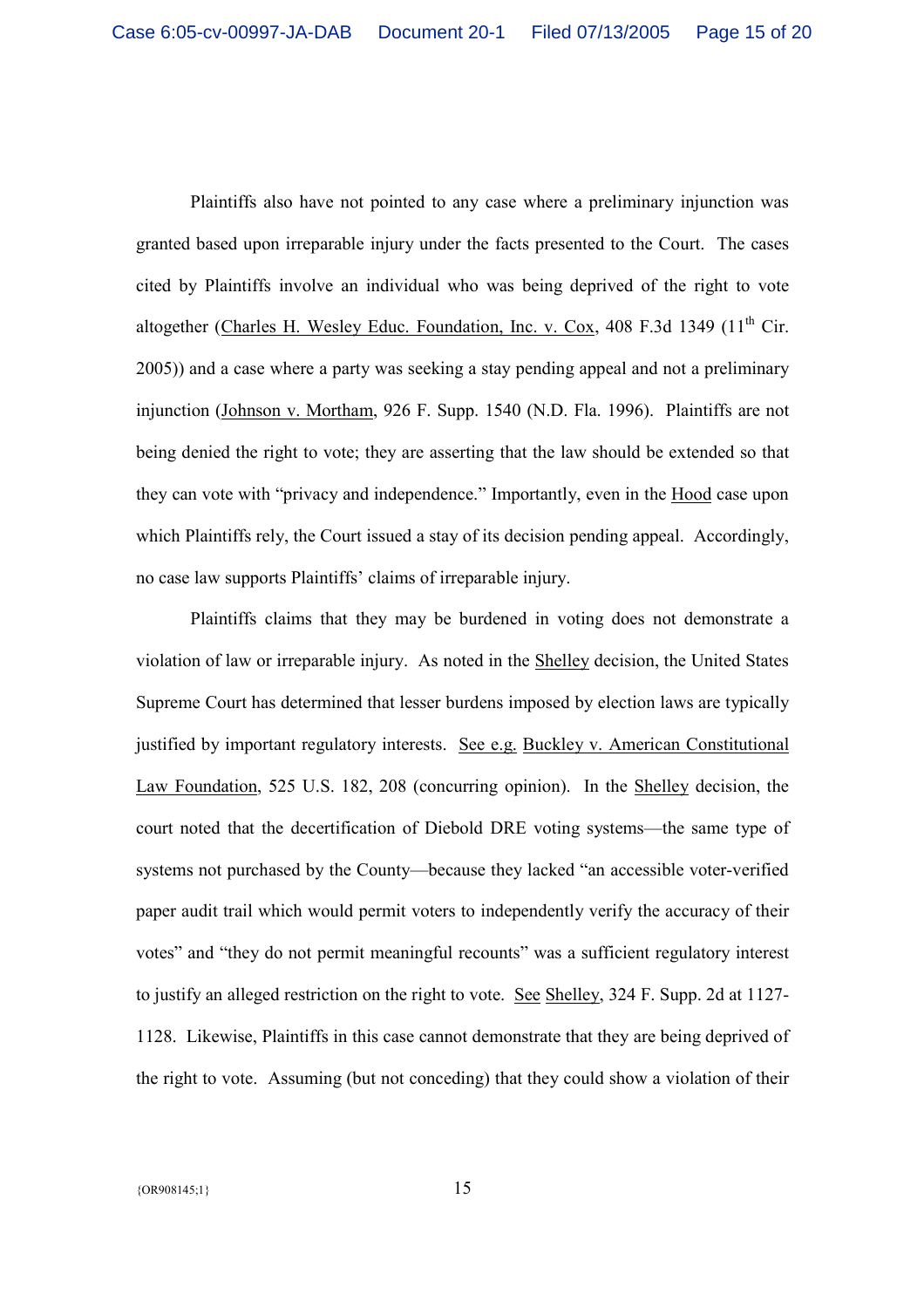rights, the lesser burden of having assistance to vote—as they have used presumably numerous times in past elections—would not be irreparable injury. In any event, any such burden would be justified by the significant interest of the County in ensuring that there is a "paper trail" for all votes cast in the County so that both disabled and nondisabled voters can have confidence in their election system and that their votes will be counted.

#### **POINT III**

## PLAINTIFFS CANNOT DEMONSTRATE THAT THE THREATENED INJURY TO THEM OUTWEIGHS WHATEVER DAMAGE THE PROPOSED INJUNCTION MAY CAUSE THE COUNTY.

In their motion, Plaintiffs assert that the County will suffer no harm by being ordered by the Court to spend its one time \$699,884 grant to purchase the Diebold equipment—without any form of verifiable "paper trail"—and that the alleged harm to Plaintiffs outweighs any injury to the County and its other voters. However, Plaintiffs' claims are belied by their own references to the actions of Senior Judge Alley in the Hood case. In this regard, Judge Alley after a full bench trial stayed any injunctive relief pending appeal and stated:

"Clearly the citizens of Duval county would be greatly impacted to the potential expenditure of monies to purchase voting machines that might be rendered useless in the event Defendant Stafford prevails on appeal. County budgets are zero-sum games. With only a finite amount to be spent on all County services, expending monies toward an effort that is subsequently determined to be unnecessary deprives the public of other government services, perhaps in areas of crucial importance." American Association of People with Disabilities v. Hood, Case No. 3:01-cv-1275-J-Alley/HTS (M.D. Fla. April 16, 2004) (Order granting Motion for Stay Pending Appeal).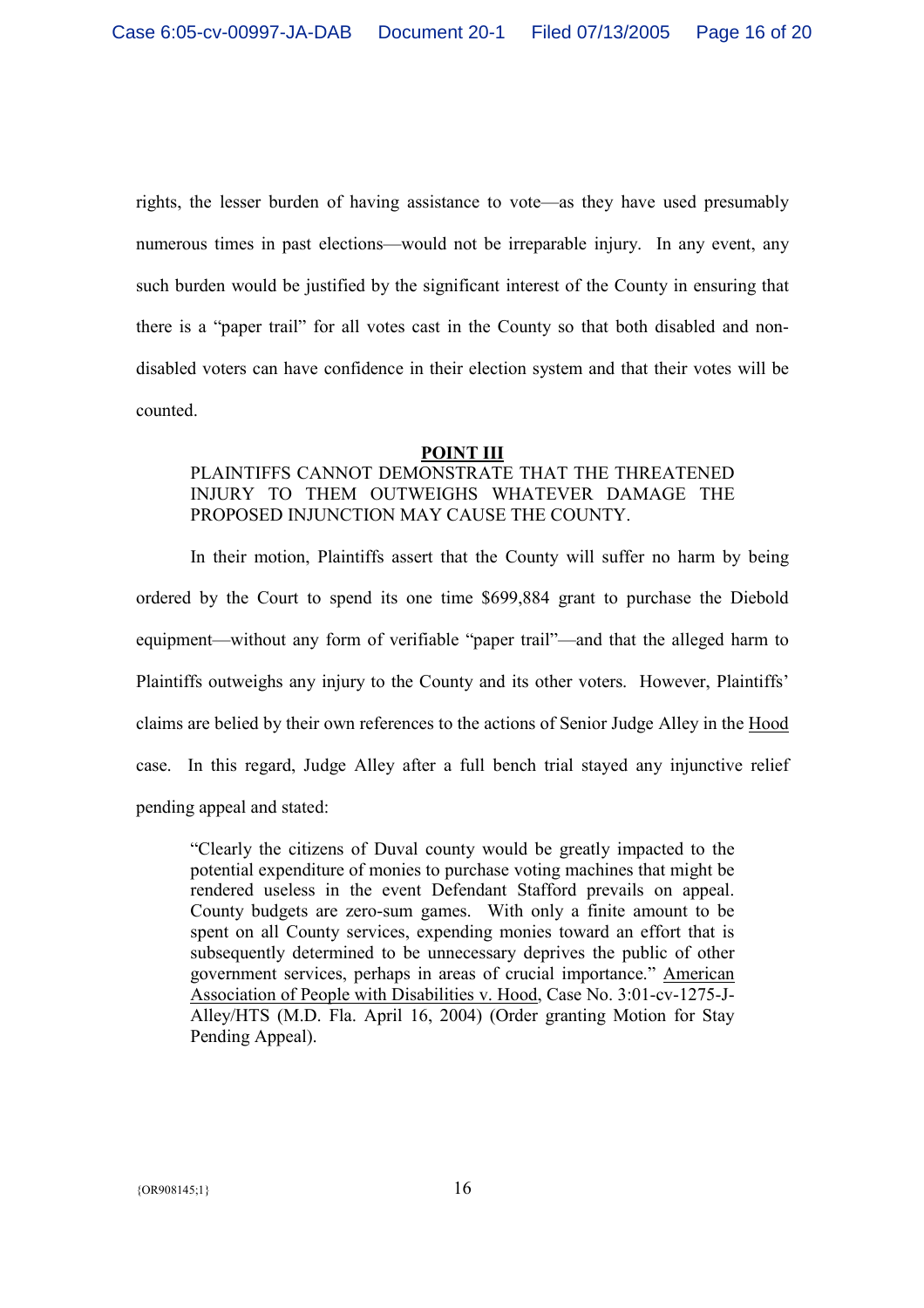Likewise, in this case, the harm of requiring the County to expend a one time \$699,884 grant on equipment which the County may ultimately have to replace greatly outweighs the alleged injury to Plaintiffs, especially considering that Plaintiffs could continue to vote in the same fashion as they had in previous elections. Plaintiffs' attempts to style this one time grant as money "provided by the State of Florida" ignores the practical reality that once such monies are spent, the County—and its voters—could not recoup such expenditure from Diebold. Once this grant money is spent, the County would have to pay for any replacement equipment from its own funds if it ultimately determines that other voting equipment is required.

Moreover, the relief sought by Plaintiffs would also seriously impair the County's ability to protect other voters—both disabled and non-disabled—from election problems. In this regard, after conducting various hearings and other inquiries, the County Council has concluded that Volusia County voters—both disabled and non-disabled—want their elections to be conducted with verifiable "paper trails." The equipment that the Plaintiffs seek to have the Court order the County to purchase does not satisfy this need. Given the problems in the Presidential elections and that the County has had recent municipal elections which were decided by just one vote and tied elections, each and every vote cast in these elections is important. And, the relief sought by Plaintiffs would eliminate the possibility of a full "paper trail" manual recount in these jurisdictions, thereby, adversely affecting the rights of other Volusia County voters.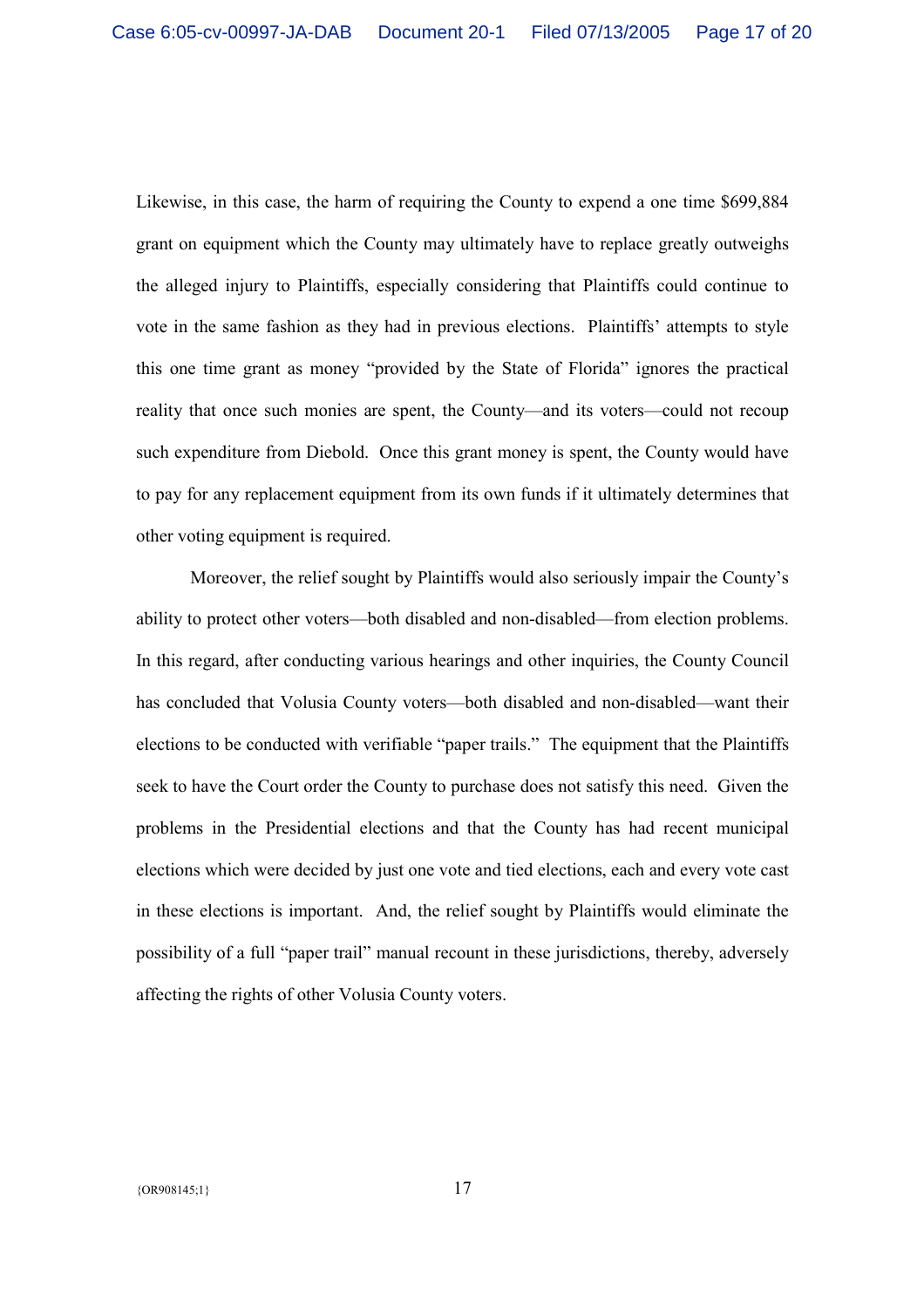### **POINT IV** AN INJUNCTION WOULD BE ADVERSE TO THE PUBLIC INTERESTS.

As part of showing their entitlement to a preliminary injunction, Plaintiffs must demonstrate that an injunction would not be adverse to the public interest. Plaintiffs cannot meet such burden as the facts clearly demonstrate that the public interest and the rights of the voters of Volusia County would be prejudiced by a preliminary injunction. The County's goal is to obtain voting equipment which complies with the January 1, 2006 HAVA requirements regarding access for the blind and provides for an accurate and verifiable "paper trail." The Volusia County Council has thoughtfully and in good faith reviewed and investigated the options available and intends to continue to do so. In this regard, a preliminary injunction would cut short the County's research and review of the appropriate voting equipment for its citizens.

The process for certifying voting equipment and systems in ongoing. Other voting systems—such as the AutoMARK system—which may more appropriately meet the concerns of Volusia County voters for a "paper trail" are in the certification process and may soon be approved. Also, other organizations advocating the rights of handicapped and blind citizens have supported the County's decision not to agree to the Diebold contract, and the County has an obligation to these citizens to explore its options before expending a one time grant totaling nearly three quarters of a million dollars. By granting a preliminary injunction, those citizens participating in upcoming elections will lose the right to have full "paper trail" manual recount.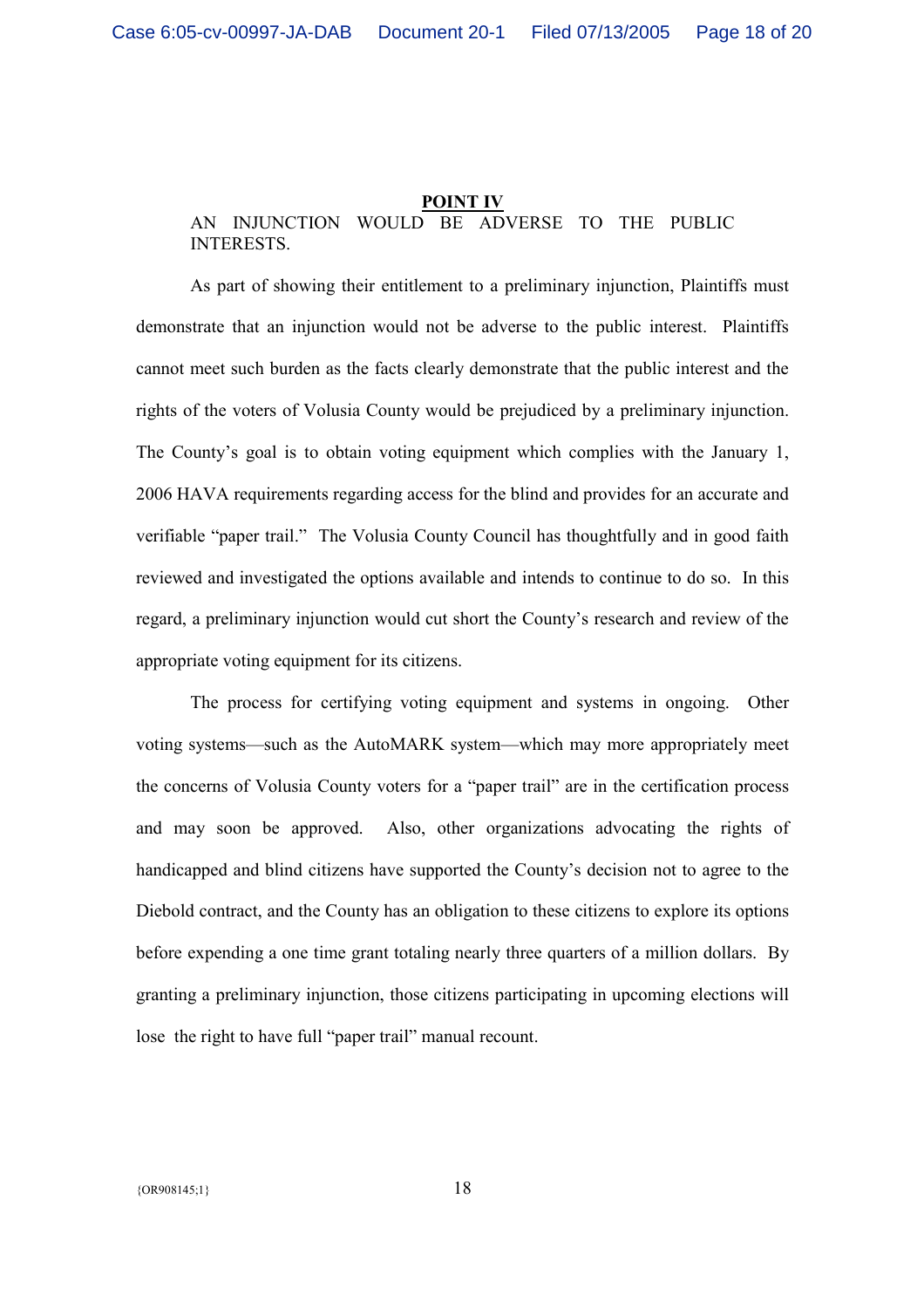Simply stated, by not accepting the Diebold contract on June 29, 2005, the County made a decision to fully investigate its options in the light of the needs and concerns of Volusia County voters—both disabled and non-disabled. The public interest in ensuring that the County explores all of its options and purchases the best voting equipment possible for its citizens will be compromised by issuing a preliminary injunction. Accordingly, Plaintiffs have not and cannot demonstrate that an injunction would not be adverse to the public interests.

### **CONCLUSION**

For the foregoing reasons, Plaintiffs' Motion for a Preliminary Injunction must be denied.

> s/ David A. Young David V. Kornreich Florida Bar Number: 098576 David A. Young Florida Bar No. 0498270 **AKERMAN SENTERFITT**  Post Office Box 231 Orlando, Florida 32801 Telephone (407) 843-7860 Facsimile (407) 843-6610 Email: david.young@akerman.com Counsel for Defendants

s/ Daniel D. Eckert

Daniel D. Eckert Florida Bar No. 180083 Volusia County Legal Department 123 W. Indiana Avenue Deland, FL 32720 Telephone (386) 736-5950 Facsimile (386) 736-5990 Email: deckert@co.volusia.fl.us